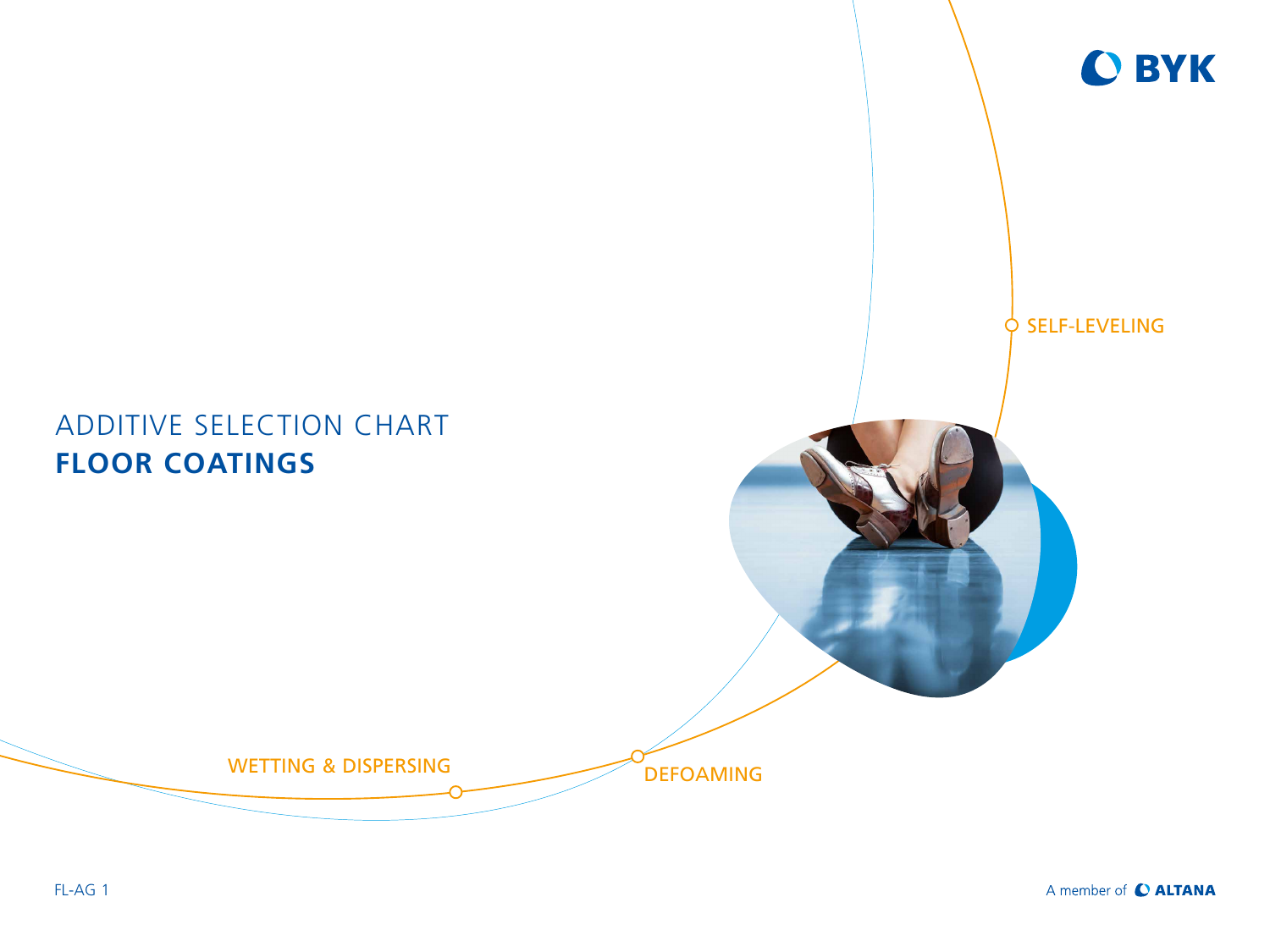## **Floor coatings (1/2)**

| <b>Application</b>                     | <b>Wetting &amp; dispersing</b>                                                  |                                                                                                                                     |                                                                                                                                   | <b>Defoaming</b>                                                                                         | <b>Substrate wetting</b>                                           | <b>Leveling</b>                                                             | <b>Surface effects</b>                                                                                                         | <b>Rheology control</b>                                                                            |
|----------------------------------------|----------------------------------------------------------------------------------|-------------------------------------------------------------------------------------------------------------------------------------|-----------------------------------------------------------------------------------------------------------------------------------|----------------------------------------------------------------------------------------------------------|--------------------------------------------------------------------|-----------------------------------------------------------------------------|--------------------------------------------------------------------------------------------------------------------------------|----------------------------------------------------------------------------------------------------|
|                                        | <b>Fillers</b>                                                                   | <b>Inorganic pigments</b>                                                                                                           | <b>Organic pigments</b>                                                                                                           |                                                                                                          |                                                                    |                                                                             |                                                                                                                                |                                                                                                    |
| Solvent-free and solvent-borne systems |                                                                                  |                                                                                                                                     |                                                                                                                                   |                                                                                                          |                                                                    |                                                                             |                                                                                                                                |                                                                                                    |
| <b>Epoxy</b>                           | ANTI-TERRA-U 100<br>BYK-9076 ●<br><b>BYK-W 969 ○</b><br>DISPERBYK-111 $\circ$    | DISPERBYK-111<br>DISPERBYK-2152<br>BYK-220 S ○<br>DISPERBYK-2155 O<br>DISPERBYK-2155 TF* O<br>Post-addition:<br>BYK-P 104 S $\circ$ | DISPERBYK-2152<br>BYK-9076 ○<br>DISPERBYK-2155 $\bigcirc$<br>DISPERBYK-2155 TF* ○<br><b>Post-addition:</b><br>BYK-P 104 S $\circ$ | BYK-1760 ●<br>BYK-1794 ●<br>BYK-1796 •<br><b>BYK-054</b> ○<br>$BYK-088$ $\circlearrowright$              | BYK-333 ●<br>BYK-378/BYK-3764* <sup>2</sup> ○<br>BYK-3550 ○        | BYK-306 ●<br>BYK-327 ●<br>BYK-329 ●<br><b>BYK-320</b> ○<br><b>BYK-354</b> ○ | <b>Matting:</b><br>CERAFLOUR 929 N ●<br>Anti-slip:<br><b>CERAFLOUR 970 ·</b><br>Scratch resistance:<br><b>CERAFLOUR 996 RO</b> | GARAMITE-7305 ●<br>RHEOBYK-7410 ET ●<br>RHEOBYK-430 ○<br>Amine component:<br>RHEOBYK-R 607 $\circ$ |
| <b>Polyurethane</b>                    | BYK-9076<br>BYK-W 969 ·                                                          | BYK-9076 ●<br>DISPERBYK-111<br>DISPERBYK-2155<br>DISPERBYK-2155 TF*<br>BYK-220 S ○                                                  | BYK-9076 ●<br>DISPERBYK-2155<br>DISPERBYK-2155 TF* ●                                                                              | BYK-1794 •<br>BYK-1795 ●<br>BYK-A 535<br>$BYK-054$ $\circlearrowright$<br><b>BYK-088</b> ○<br>BYK-1790 ○ | BYK-310 ●<br>BYK-333 ○                                             | BYK-306 ●<br>BYK-354 ●<br><b>BYK-392 ○</b>                                  | CERAFLOUR 929 N ●<br><b>CERAFLOUR 970 ·</b><br>CERAFLOUR 1000 ●                                                                | GARAMITE-1958<br>RHEOBYK-7410 ET ●<br>RHEOBYK-D410 $\circ$                                         |
| <b>Polyaspartics</b>                   | DISPERBYK-2152<br>DISPERBYK-2155<br>DISPERBYK-2155 TF*<br><b>DISPERBYK-2205●</b> | DISPERBYK-2152<br>DISPERBYK-2155<br>DISPERBYK-2155 TF*<br>DISPERBYK-2205                                                            | DISPERBYK-2152<br>DISPERBYK-2155<br>DISPERBYK-2155 TF* ●<br><b>DISPERBYK-2205●</b>                                                | BYK-1790 ●<br>BYK-1794 ●                                                                                 | BYK-310 ●<br>BYK-315 NO                                            | BYK-327 ●<br>BYK-329 ●<br>BYK-358 NO                                        |                                                                                                                                | RHEOBYK-7410 ET ●<br>CLAYTONE-40 O<br><b>CLAYTONE-APA O</b><br>GARAMITE-7303 O                     |
| <b>Methacrylates</b>                   | ANTI-TERRA-U 100<br>BYK-W 969 ·                                                  | BYK-W 969 O<br><b>BYK-W 980 •</b><br>BYK-P 104 S ○<br>DISPERBYK-2155 O<br>DISPERBYK-2155 TF* O                                      | BYK-W 969 ·<br><b>BYK-W 980 •</b><br>BYK-W 940 ○<br>DISPERBYK-2155 $\bigcirc$<br>DISPERBYK-2155 TF* $\bigcirc$                    | BYK-1790 ●<br><b>BYK-A 515 •</b><br><b>BYK-070</b> ○                                                     | BYK-330/BYK-3763 <sup>*2</sup><br>BYK-370/BYK-3770 <sup>*2</sup> ○ | BYK-330/BYK-3763 <sup>*2</sup><br>BYK-370/BYK-3770 <sup>*2</sup> ○          |                                                                                                                                | GARAMITE-7305                                                                                      |

 $\bullet$  First recommendation  $\bullet$  Second recommendation

\* Tin-free version \*1 Biocide-free version: Future-oriented variant of the original product. Originals are still available. \*2 Cyclic siloxanes content (D4, D5, D6) below 0.1%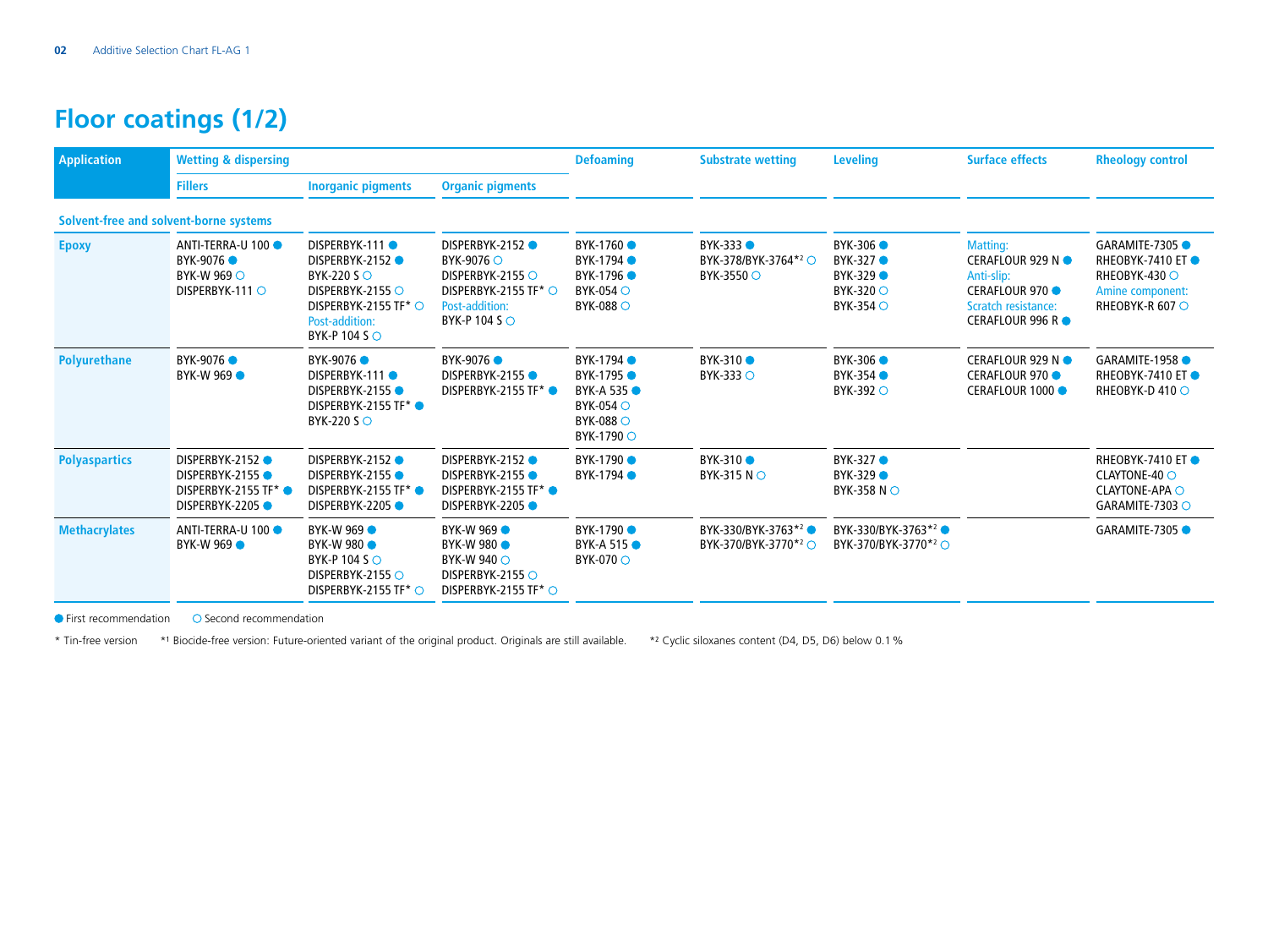## **Floor coatings (2/2)**

| <b>Application</b>      | <b>Wetting &amp; dispersing</b>                                                                                                  | <b>Defoamers</b>                                                 | <b>Substrate wetting</b>                                  | <b>Leveling</b>                                                                           | <b>Surface effects</b>                                                | <b>Rheology control</b>                                                                               |
|-------------------------|----------------------------------------------------------------------------------------------------------------------------------|------------------------------------------------------------------|-----------------------------------------------------------|-------------------------------------------------------------------------------------------|-----------------------------------------------------------------------|-------------------------------------------------------------------------------------------------------|
| <b>Aqueous systems</b>  |                                                                                                                                  |                                                                  |                                                           |                                                                                           |                                                                       |                                                                                                       |
| 2-pack epoxy            | <b>Epoxy component</b>                                                                                                           |                                                                  |                                                           |                                                                                           |                                                                       |                                                                                                       |
|                         | <b>DISPERBYK-199●</b><br>DISPERBYK-199 BF*1<br>DISPERBYK-2012<br><b>Resin-free slurries:</b><br>DISPERBYK-2018 $\circ$           | BYK-011 ●<br>BYK-022 ●<br>BYK-012 O<br>BYK-1640 ○                | BYK-349 ●<br>BYK-3455 ●<br>BYK-3410 ○<br>BYK-DYNWET 800 ○ | BYK-333 ●<br>BYK-3565 ●<br>BYK-307/BYK-3762 <sup>*2</sup> ○<br><b>BYK-381 O</b>           | CERAFLOUR 927 N ●<br>AQUACER 513 O<br>AQUACER 1547 O<br>AQUAMAT 208 O | OPTIGEL-WA <sup>O</sup><br>RHEOBYK-7420 ES ○<br>OPTIGEL-WX O                                          |
|                         | <b>Amine component</b>                                                                                                           |                                                                  |                                                           |                                                                                           |                                                                       |                                                                                                       |
|                         | ANTI-TERRA-250<br><b>DISPERBYK-194 N●</b><br>DISPERBYK-180 ○<br><b>Resin-free slurries:</b><br>DISPERBYK-2018 O                  | BYK-1630<br>BYK-1711 ●<br>BYK-012 O<br>BYK-1786 ○                | BYK-DYNWET 800 ·<br>BYK-349 O<br>BYK-3455 O               | BYK-333 <sup>6</sup><br>BYK-3565 ●<br>BYK-307/BYK-3762 <sup>*2</sup> ○<br>BYK-381 $\circ$ | CERAFLOUR 927 N ●<br>AQUACER 513 O<br>AQUACER 1547 O<br>AQUAMAT 208 O | LAPONITE-SL 25<br>OPTIGEL-WA <sup>O</sup><br>RHEOBYK-7420 ES $\bigcirc$                               |
| 2-pack<br>polyurethanes | DISPERBYK-199 BF*1 ●<br>DISPERBYK-2012<br>DISPERBYK-2015 BF*1<br>DISPERBYK-190 BF*1<br>DISPERBYK-191 O<br>DISPERBYK-2010 $\circ$ | BYK-1724 ●<br>BYK-1786<br><b>BYK-028</b> ○<br>BYK-093 ○          | BYK-349 ●<br>BYK-3410 ○                                   | BYK-333 ●<br>BYK-3565<br>BYK-307/BYK-3762 <sup>*2</sup> ○<br>BYK-381 O                    | CERAFLOUR 927 N ●<br>AQUACER 513 O<br>AOUACER 1547 O<br>AQUAMAT 208 O | <b>RHEOBYK-H 3300 VF ●</b><br><b>RHEOBYK-T 1000 VF ●</b><br>RHEOBYK-7420 ES ○<br>RHEOBYK-7610 O       |
| 1-pack acrylates        | DISPERBYK-199 BF*1 ●<br>DISPERBYK-2012<br>DISPERBYK-2015 BF*1 ●<br>DISPERBYK-2010 O                                              | BYK-1724 ●<br>BYK-1786 ●<br><b>BYK-028</b> ○<br><b>BYK-093</b> ○ | BYK-349 ●<br>BYK-3410 ○                                   | BYK-333 ●<br>BYK-3565 ●<br>BYK-307/BYK-3762 <sup>*2</sup> ○<br>BYK-381 O                  | CERAFLOUR 927 N ●<br>AQUACER 513 O<br>AQUACER 1547 O<br>AQUAMAT 208 O | <b>RHEOBYK-H 3300 VF ●</b><br><b>RHEOBYK-T 1000 VF ●</b><br>RHEOBYK-7420 ES $\circ$<br>RHEOBYK-7610 O |

 $\bullet$  First recommendation  $\bullet$  Second recommendation

\* Tin-free version \*1 Biocide-free version: Future-oriented variant of the original product. Originals are still available. \*2 Cyclic siloxanes content (D4, D5, D6) below 0.1%

Remark: If silicone-containing additives are used in the amine component, it is recommended to check the storage stability due to the increased pH value.